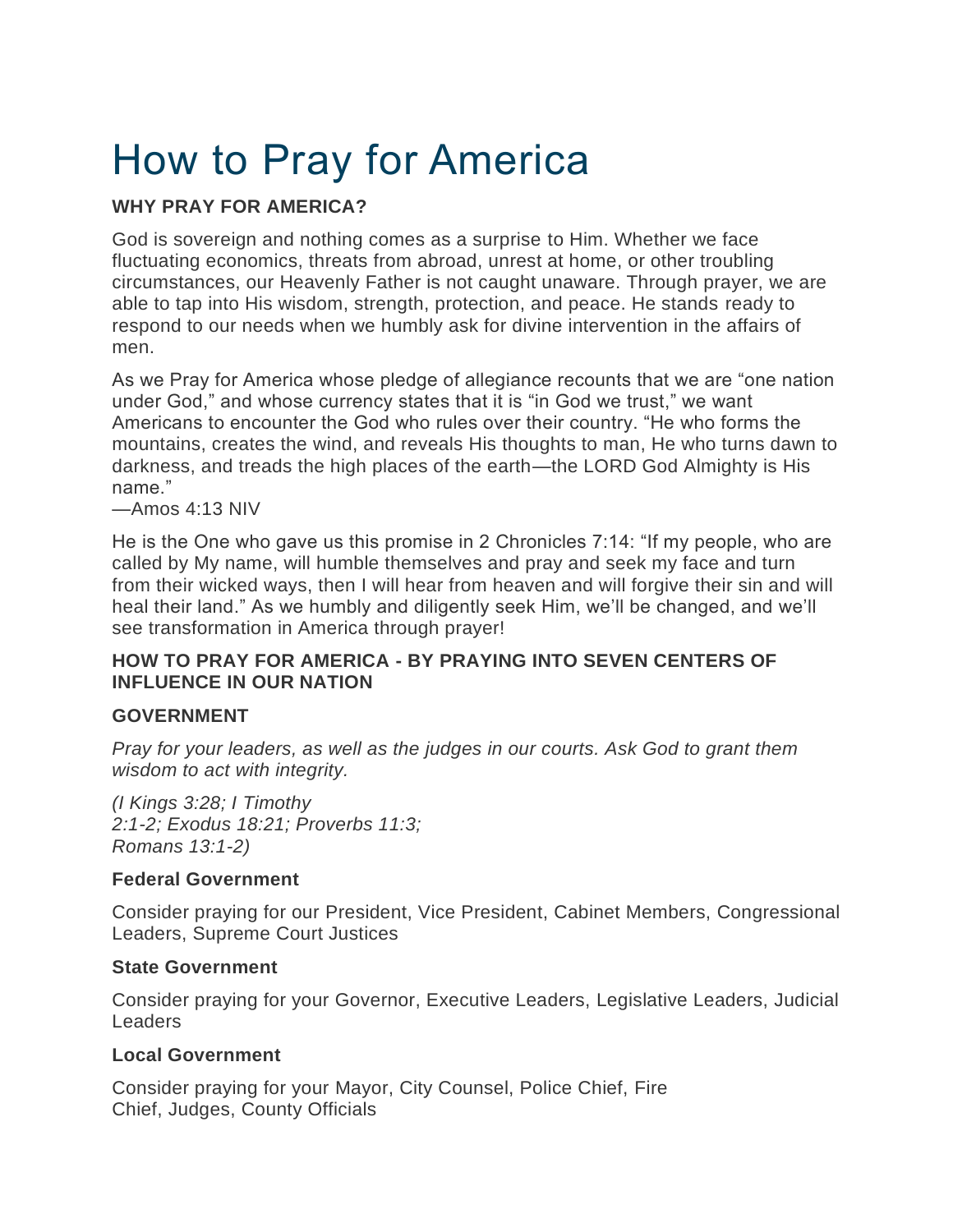#### **MILITARY**

*"He appointed military officers over the people and assembled them...and encouraged them with these words: 'Be strong and courageous. Do not be afraid or discouraged because of the king of Assyria and the vast army with him. With him only is the arm of flesh, but with us is the Lord our God to help us and to fight our battles...'"* (2 Chronicles 32:6-8)

Courage and dependence on God (Psalm 91)

Perseverance to endure hardship (Isaiah 43:2; Deuteronomy 31:6)

Divine protection from the enemy (Romans 5:1-5)

Wise leaders who inspire respect from those under their command (Romans 13:1)

Confidence and vision to persist in the face of negative publicity (Psalm 18:31-39)

Protection and support for the families they have left behind (Romans 1:8-10)

Chaplains who are divinely appointed to deliver hope and spiritual strength (Proverbs 4:11)

#### **MEDIA**

*"...Whatever is true, whatever is noble, whatever is right, whatever is pure, whatever is lovely, whatever is admirable–if anything is excellent or praiseworthy–think about such things." (Philippians 4:8)*

The decision makers within the media to realize they can make a profit by producing family-friendly projects (Proverbs 8:10-11)

Christians in media to find favor and be filled with creative ideas that bring kingdom principles and life-giving messages to the public (Proverbs 2:1-15)

Celebrities to be provided with repeated opportunities to hear and receive salvation (Proverbs 8:35)

# **BUSINESS**

*"I have filled him with the Spirit of God, giving him great wisdom, ability, and expertise in all kinds of crafts. He is a master craftsman, expert in working..." (Exodus 31:3-4)*

Integrity among Christian workers so that they win the right to be heard (I Chronicles 29:17)

Impartation of ideas and resources to open principled businesses, especially in areas that need an economic boost (Psalm 132:15)

Christian workers to display Christ-like humility and service to their co-workers (Philippians 2:3)